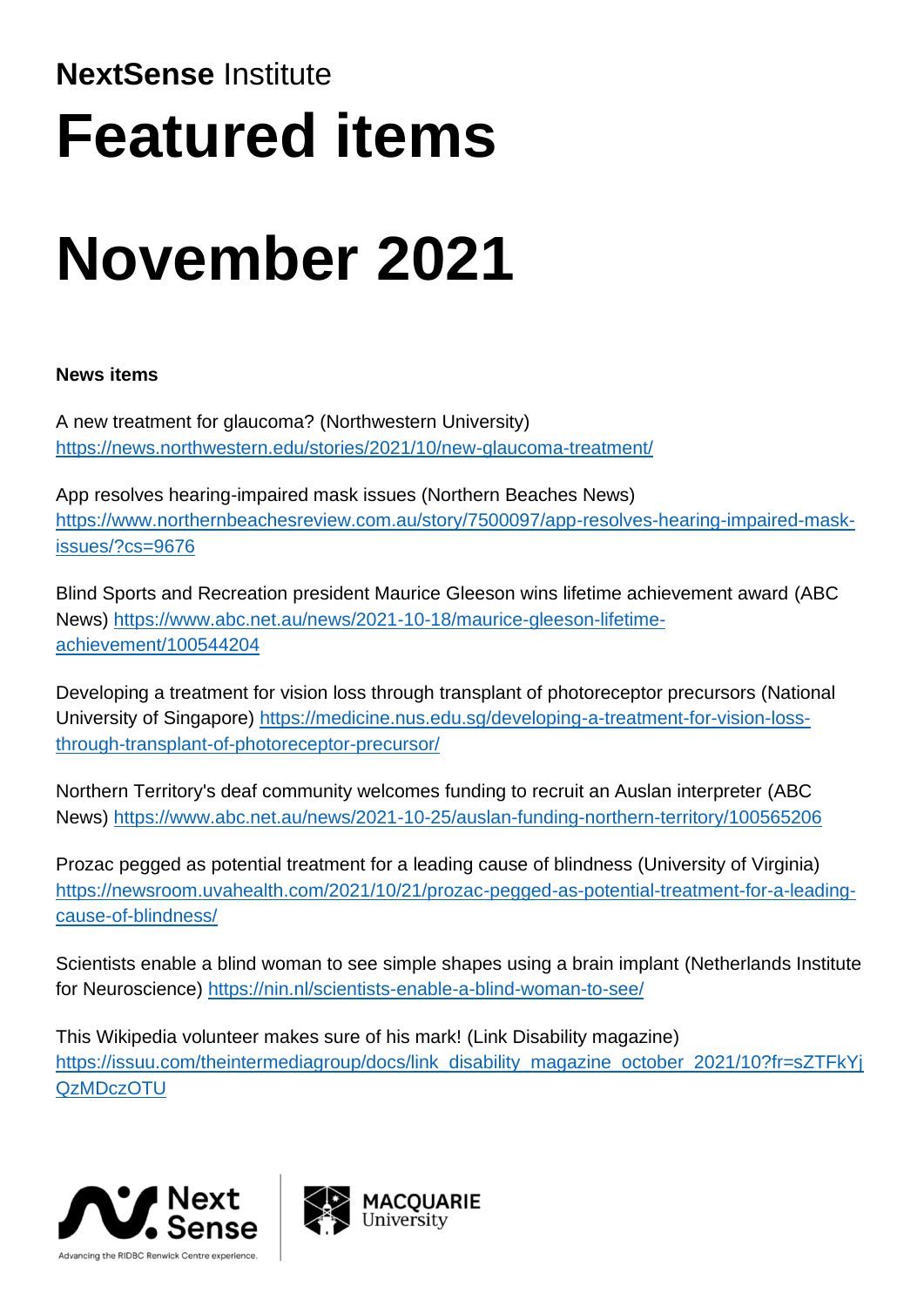#### **Events and conferences**

AG Bell Global Listening and Spoken Language (LSL) Virtual Symposium, June 29-30, 2022 <https://agbellsymposium.com/>

18th Deafblind International World Conference 2023 [https://www.deafblindnetworkontario.com/news-events/18th-deafblind-international-world](https://www.deafblindnetworkontario.com/news-events/18th-deafblind-international-world-conference-2023/)[conference-2023/](https://www.deafblindnetworkontario.com/news-events/18th-deafblind-international-world-conference-2023/)

FCEI webinar: Fostering joy: a movement to celebrate the magic of raising children who are deaf and hard of hearing, 7 December 2021 [https://www.nextsense.org.au/professional](https://www.nextsense.org.au/professional-development/fcei-webinar-fostering-joy-a-movement-to-celebrate-the-magic-of-raising-children-who-are-deaf-and-hard-of-hearing)[development/fcei-webinar-fostering-joy-a-movement-to-celebrate-the-magic-of-raising-children](https://www.nextsense.org.au/professional-development/fcei-webinar-fostering-joy-a-movement-to-celebrate-the-magic-of-raising-children-who-are-deaf-and-hard-of-hearing)[who-are-deaf-and-hard-of-hearing](https://www.nextsense.org.au/professional-development/fcei-webinar-fostering-joy-a-movement-to-celebrate-the-magic-of-raising-children-who-are-deaf-and-hard-of-hearing)

11th National Deafblind Conference, 30 June – 1 July 2022 <https://event.icebergevents.com.au/db-2022>

#### **Surveys**

Auslan Memory Test (University of Queensland)<https://bit.ly/MemoryTestEOI>

Exploring parents' perceptions of inclusive education climates within school settings (Monash University) [https://monash.az1.qualtrics.com/jfe/form/SV\\_0Vb9CXrRcxWnoea](https://monash.az1.qualtrics.com/jfe/form/SV_0Vb9CXrRcxWnoea)

Person-first versus identity-first language: Informing client-centred care (Charles Sturt University/Monash University) [https://monash.az1.qualtrics.com/jfe/form/SV\\_er1v2XcWADDa62O](https://monash.az1.qualtrics.com/jfe/form/SV_er1v2XcWADDa62O)

Understanding the Accessibility Challenges of Blind or Vision Impaired Music Learners (Carleton University) [https://cil.csit.carleton.ca/accessibility-challenges-for-blind-or-visually-impaired-music](https://cil.csit.carleton.ca/accessibility-challenges-for-blind-or-visually-impaired-music-learners/)[learners/](https://cil.csit.carleton.ca/accessibility-challenges-for-blind-or-visually-impaired-music-learners/)

#### **Newsletters**

AccessWorld (American Foundation of the Blind), October 2021<https://www.afb.org/aw/22/10>

Braille Monitor (National Federation of the Blind), November 2021 [https://nfb.org//images/nfb/publications/bm/bm21/bm2110/bm2110tc.htm](https://nfb.org/images/nfb/publications/bm/bm21/bm2110/bm2110tc.htm)

EP magazine <https://reader.mediawiremobile.com/epmagazine/issues/207527/viewer>

Flying Kites (Deaf Children Australia), November 2021 [https://mailchi.mp/deafchildren/march-shp-](https://mailchi.mp/deafchildren/march-shp-5671728)[5671728](https://mailchi.mp/deafchildren/march-shp-5671728)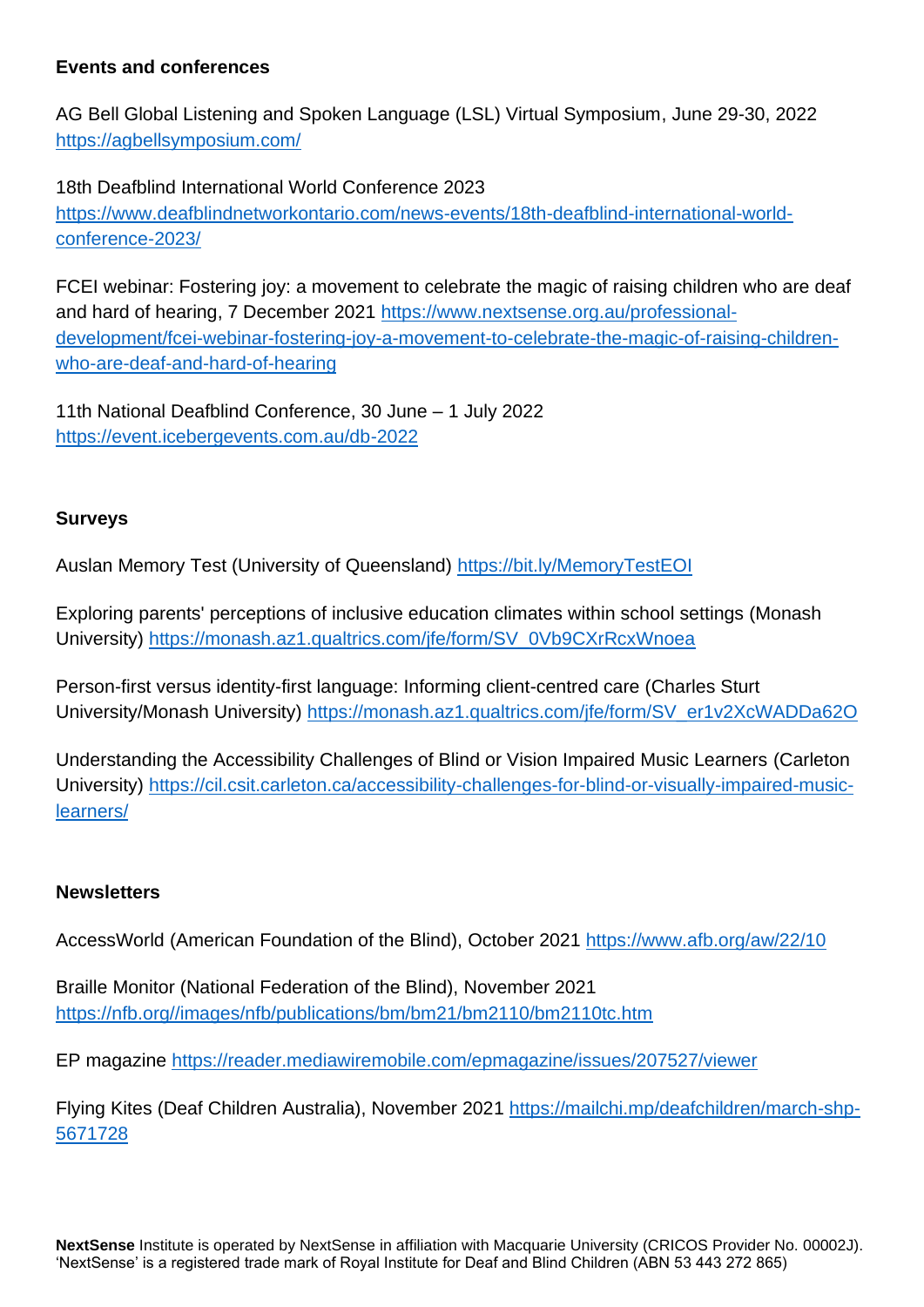One in Six newsletter (Deafness Forum), 27 October 2021, and 10 November 2021 <https://www.deafnessforum.org.au/news-and-issues/subscribe-to-our-newsletter/>

Paths to Technology (Perkins School for the Blind) [https://pathstotechnology.cmail19.com/t/ViewEmail/d/8A873BB222BB436C2540EF23F30FEDED/](https://pathstotechnology.cmail19.com/t/ViewEmail/d/8A873BB222BB436C2540EF23F30FEDED/9CB23F13C2D5AE381A21C02EB51F5606) [9CB23F13C2D5AE381A21C02EB51F5606,](https://pathstotechnology.cmail19.com/t/ViewEmail/d/8A873BB222BB436C2540EF23F30FEDED/9CB23F13C2D5AE381A21C02EB51F5606) [https://pathstotechnology.cmail19.com/t/ViewEmail/d/30478639CA3E821A2540EF23F30FEDED/9](https://pathstotechnology.cmail19.com/t/ViewEmail/d/30478639CA3E821A2540EF23F30FEDED/9CB23F13C2D5AE381A21C02EB51F5606) [CB23F13C2D5AE381A21C02EB51F5606,](https://pathstotechnology.cmail19.com/t/ViewEmail/d/30478639CA3E821A2540EF23F30FEDED/9CB23F13C2D5AE381A21C02EB51F5606) and [https://pathstotechnology.cmail19.com/t/ViewEmail/d/F0775776720136522540EF23F30FEDED/9](https://pathstotechnology.cmail19.com/t/ViewEmail/d/F0775776720136522540EF23F30FEDED/9CB23F13C2D5AE381A21C02EB51F5606) [CB23F13C2D5AE381A21C02EB51F5606](https://pathstotechnology.cmail19.com/t/ViewEmail/d/F0775776720136522540EF23F30FEDED/9CB23F13C2D5AE381A21C02EB51F5606)

Talking Sense (Sense UK)<https://www.sense.org.uk/about/sense-members/talking-sense/>

Volta Voices (AG Bell) <https://agbellvoltavoices.com/>

#### **Journal tables of contents**

Please contact the NextSense Institute Library if you have difficulty accessing these journals.

American Annals of the Deaf <https://muse.jhu.edu/issue/46445>

American Journal of Speech-Language Pathology <https://pubs.asha.org/toc/ajslp/30/6>

Australian Occupational Therapy Journal <https://onlinelibrary.wiley.com/toc/14401630/2021/68/6>

Focus on Autism and Other Developmental Disabilities <https://journals.sagepub.com/toc/foab/36/4>

International Journal of Audiology <https://www.tandfonline.com/toc/iija20/60/11> and <https://www.tandfonline.com/toc/iija20/60/12>

Journal of Child Language [https://www.cambridge.org/core/journals/journal-of-child](https://www.cambridge.org/core/journals/journal-of-child-language/issue/7845B4340C7100997D6DFB5F45B74476)[language/issue/7845B4340C7100997D6DFB5F45B74476](https://www.cambridge.org/core/journals/journal-of-child-language/issue/7845B4340C7100997D6DFB5F45B74476) and [https://www.cambridge.org/core/journals/journal-of-child](https://www.cambridge.org/core/journals/journal-of-child-language/issue/07A82ECE413CEB40BC0E58A5C79ADACC)[language/issue/07A82ECE413CEB40BC0E58A5C79ADACC](https://www.cambridge.org/core/journals/journal-of-child-language/issue/07A82ECE413CEB40BC0E58A5C79ADACC)

Journal of Early Childhood Research <https://journals.sagepub.com/toc/ecra/19/4>

Journal of Speech, Language, and Hearing Research <https://pubs.asha.org/toc/jslhr/64/11>

Journal of Telemedicine and Telecare <https://journals.sagepub.com/toc/jtta/27/10>

Journal of Visual Impairment & Blindness <https://journals.sagepub.com/toc/jvba/115/5>

Language, Speech, and Hearing Services in Schools <https://pubs.asha.org/toc/lshss/52/4>

Perspectives of the ASHA Special Interest Groups <https://pubs.asha.org/toc/persp/6/5>